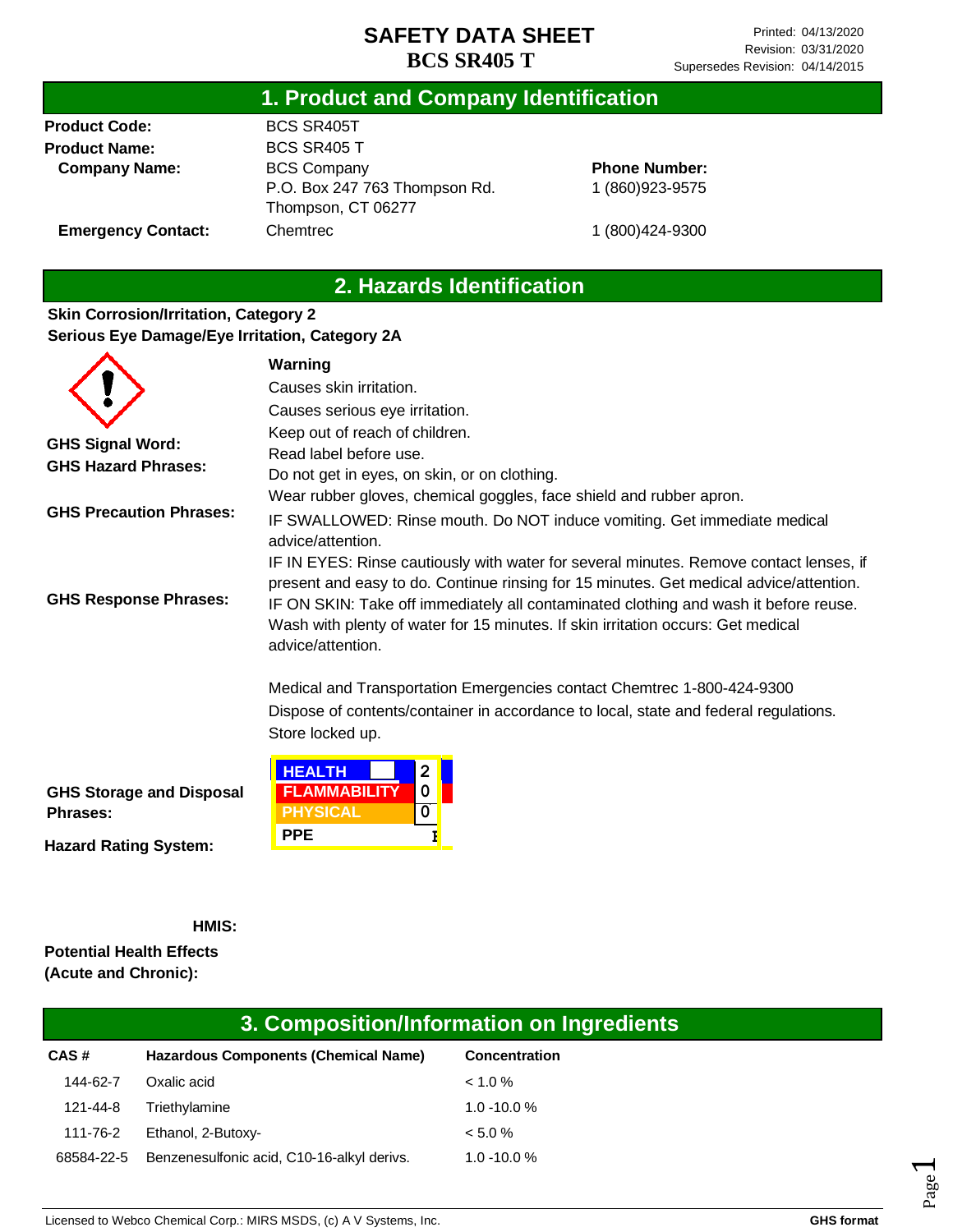| <b>4. First Aid Measures</b>                         |                                                                                                                                                                                                                                                                                                                                                                                                                                                                                                                                                                     |  |  |
|------------------------------------------------------|---------------------------------------------------------------------------------------------------------------------------------------------------------------------------------------------------------------------------------------------------------------------------------------------------------------------------------------------------------------------------------------------------------------------------------------------------------------------------------------------------------------------------------------------------------------------|--|--|
| <b>Emergency and First Aid</b><br><b>Procedures:</b> | No data available.                                                                                                                                                                                                                                                                                                                                                                                                                                                                                                                                                  |  |  |
| In Case of Inhalation:                               | If breathing is difficult, remove to fresh air and keep at rest in a position comfortable for<br>breathing. If experiencing respiratory symptoms: Get immediate medical<br>advice/attention.                                                                                                                                                                                                                                                                                                                                                                        |  |  |
| In Case of Skin Contact:                             | Flush thoroughly with fresh, tepid water for 15 minutes. Discard contaminated clothing<br>and footwear or wash before reuse.                                                                                                                                                                                                                                                                                                                                                                                                                                        |  |  |
| In Case of Eye Contact:                              | Immediately flush eyes with large amounts of fresh, tepid water for at least 15 minutes.<br>Hold eyelids open to ensure complete irrigation of eye and lid tissues. Tilt head to the<br>side and irrigate the eye from the bridge of the nose to the outside of the face. Keep<br>run-off from entering the other eye, mouth or ear. Washing eye within the first few<br>seconds is essential to achieve maximum effectiveness. Remove contact lenses, if<br>present and easy to do. Continue rinsing. If eye irritation persists, get medical<br>advice/attention. |  |  |
| In Case of Ingestion:                                | Do not induce vomiting. Rinse mouth with fresh, Tepid water, then immediately drink 4-8<br>oz. or milk or water. Never give anything by mouth to an unconscious person. If<br>vomiting occurs, keep airways open. Keep head lower than hips to prevent aspiration<br>into the lungs. Get medical advice/attention.                                                                                                                                                                                                                                                  |  |  |
|                                                      | <b>5. Fire Fighting Measures</b>                                                                                                                                                                                                                                                                                                                                                                                                                                                                                                                                    |  |  |
| <b>Flash Pt:</b>                                     | No data.                                                                                                                                                                                                                                                                                                                                                                                                                                                                                                                                                            |  |  |
| <b>Explosive Limits:</b>                             | UEL: No data.<br>LEL: No data.                                                                                                                                                                                                                                                                                                                                                                                                                                                                                                                                      |  |  |
| <b>Autoignition Pt:</b>                              | No data.                                                                                                                                                                                                                                                                                                                                                                                                                                                                                                                                                            |  |  |
|                                                      | Suitable Extinguishing Media: Dry chemical, CO2, sand, earth, water spray or regular foam.                                                                                                                                                                                                                                                                                                                                                                                                                                                                          |  |  |
| <b>Fire Fighting Instructions:</b>                   | As in any fire, wear a self-contained breathing apparatus in pressure-demand,<br>MSHA/NIOSH (approved or equivalent), and full protective gear.                                                                                                                                                                                                                                                                                                                                                                                                                     |  |  |
| <b>Flammable Properties and</b><br>Hazards:          | No data available.                                                                                                                                                                                                                                                                                                                                                                                                                                                                                                                                                  |  |  |
|                                                      | <b>6. Accidental Release Measures</b>                                                                                                                                                                                                                                                                                                                                                                                                                                                                                                                               |  |  |

|                                  | <u>u zuwende ku zuwa mutu wa kutoka kutoka kutoka mwaka wa kutoka mwaka wa kutoka mwaka wa kutoka mwaka wa kutoka </u> |
|----------------------------------|------------------------------------------------------------------------------------------------------------------------|
| <b>Protective Precautions,</b>   | Rubber or neoprene gloves, Safety glasses, Wear chemical protective clothing.                                          |
| <b>Protective Equipment and</b>  |                                                                                                                        |
| <b>Emergency Procedures:</b>     |                                                                                                                        |
| <b>Steps To Be Taken In Case</b> | Absorb spill with inert material (e.g. dry sand or earth), and dispose of in accordance with                           |
| <b>Material Is Released Or</b>   | applicable regulations.                                                                                                |
| Spilled:                         |                                                                                                                        |

# **7. Handling and Storage**

Precautions To Be Taken in For industrial or institutional use only. **Handling:**

**Precautions To Be Taken in**  Keep from freezing. **Storing:**

# **8. Exposure Controls/Personal Protection**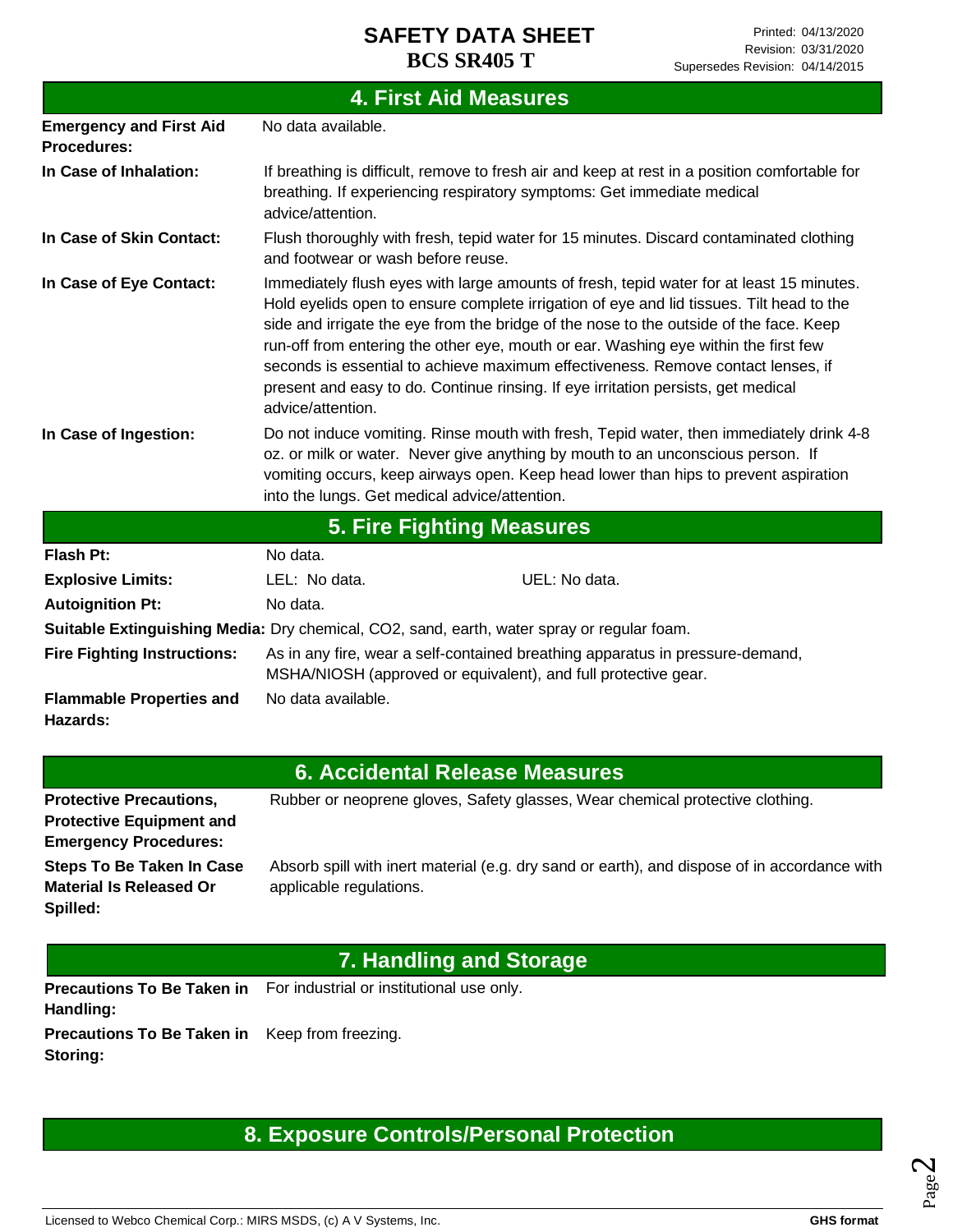Printed: 04/13/2020 Revision: 03/31/2020 Supersedes Revision: 04/14/2015 its

| CAS#       | <b>Partial Chemical Name</b>                  | <b>OSHA TWA</b> | <b>ACGIH TWA</b>                         | <b>Other Limi</b> |
|------------|-----------------------------------------------|-----------------|------------------------------------------|-------------------|
| 144-62-7   | Oxalic acid                                   | PEL: 1 mg/m3    | TLV: $1 \text{ mg/m}$ 3<br>STEL: 2 mg/m3 | No data.          |
| 121-44-8   | Triethylamine                                 | PEL: 25 ppm     | TLV: 1 ppm<br>STEL: 3 ppm                | No data.          |
| 111-76-2   | Ethanol, 2-Butoxy-                            | PEL: 50 ppm     | TLV: 20 ppm                              | No data.          |
| 68584-22-5 | Benzenesulfonic acid, C10-16-alkyl<br>derivs. | No data.        | No data.                                 | No data.          |

| <b>Respiratory Equipment</b><br>(Specify Type): | A respirator is not needed under normal and intended conditions of product use. |
|-------------------------------------------------|---------------------------------------------------------------------------------|
| <b>Eye Protection:</b>                          | Safety glasses                                                                  |
| <b>Protective Gloves:</b>                       | Rubber or neoprene gloves                                                       |
| <b>Other Protective Clothing:</b>               | Wear chemical protective clothing.                                              |
| <b>Engineering Controls</b>                     | No data available.                                                              |
| (Ventilation etc.):                             |                                                                                 |

|                                                                     |                                                     |            |                      | 9. Physical and Chemical Properties                                                                                                                                                 |
|---------------------------------------------------------------------|-----------------------------------------------------|------------|----------------------|-------------------------------------------------------------------------------------------------------------------------------------------------------------------------------------|
| <b>Physical States:</b>                                             | $[$ ] Gas                                           | [X] Liquid | [ ] Solid            |                                                                                                                                                                                     |
| <b>Appearance and Odor:</b>                                         | Appearance: Amber Liquid<br>Odor: No apparent odor. |            |                      |                                                                                                                                                                                     |
| <b>Melting Point:</b>                                               | No data.                                            |            |                      |                                                                                                                                                                                     |
| <b>Boiling Point:</b>                                               | No data.                                            |            |                      |                                                                                                                                                                                     |
| <b>Autoignition Pt:</b>                                             | No data.                                            |            |                      |                                                                                                                                                                                     |
| Flash Pt:                                                           | No data.                                            |            |                      |                                                                                                                                                                                     |
| <b>Explosive Limits:</b>                                            | LEL: No data.                                       |            |                      | UEL: No data.                                                                                                                                                                       |
| Specific Gravity (Water = 1): No data.                              |                                                     |            |                      |                                                                                                                                                                                     |
| Vapor Pressure (vs. Air or<br>$mm Hg$ :                             | No data.                                            |            |                      |                                                                                                                                                                                     |
| Vapor Density (vs. $Air = 1$ ):                                     | No data.                                            |            |                      |                                                                                                                                                                                     |
| <b>Evaporation Rate:</b>                                            | No data.                                            |            |                      |                                                                                                                                                                                     |
| <b>Solubility in Water:</b>                                         | 100                                                 |            |                      |                                                                                                                                                                                     |
| pH:                                                                 | $4.2 - 4.3$                                         |            |                      |                                                                                                                                                                                     |
| <b>Percent Volatile:</b>                                            | No data.                                            |            |                      |                                                                                                                                                                                     |
|                                                                     |                                                     |            |                      | <b>10. Stability and Reactivity</b>                                                                                                                                                 |
| Stability:                                                          | Unstable [ ]                                        | Stable [X] |                      |                                                                                                                                                                                     |
| <b>Conditions To Avoid -</b><br>Instability:                        | equipment.                                          |            |                      | Avoid handling conditions which may allow for leaks and spills of this material. Do not<br>permit personnel to handle this product without proper training and/or protective        |
| Avoid:                                                              |                                                     |            |                      | Incompatibility - Materials To Avoid contact with alkalis and chlorine products. Avoid contact with materials such as<br>aluminum, tin, zinc, and alloys containing these materials |
| Hazardous Decomposition Or No data available.<br><b>Byproducts:</b> |                                                     |            |                      |                                                                                                                                                                                     |
| <b>Possibility of Hazardous</b><br><b>Reactions:</b>                | Will occur $\lceil \quad \rceil$                    |            | Will not occur $[X]$ |                                                                                                                                                                                     |
| <b>Conditions To Avoid -</b><br><b>Hazardous Reactions:</b>         | No data available.                                  |            |                      |                                                                                                                                                                                     |

Page ო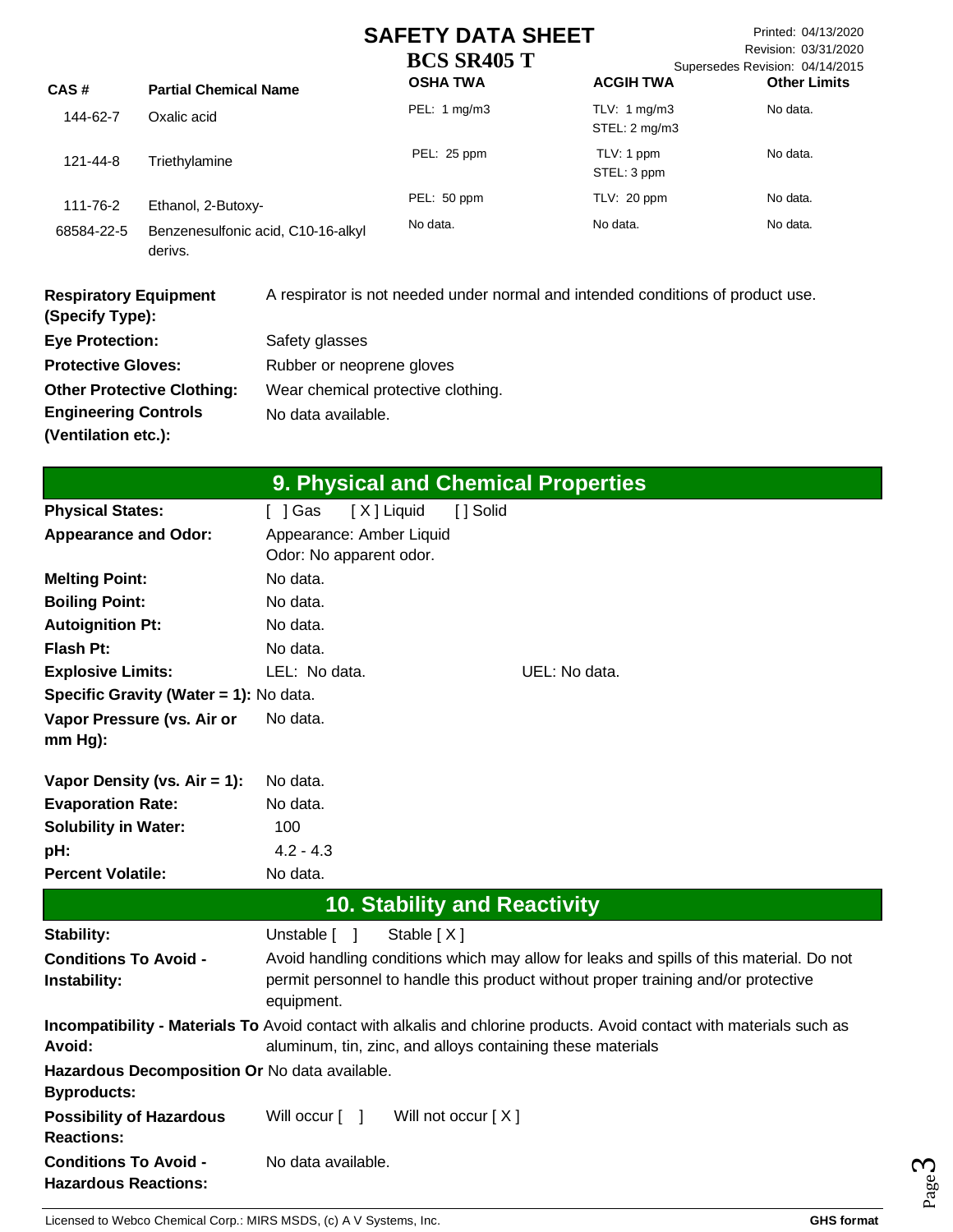|                                   |                                         | <b>11. Toxicological Information</b>        |                           |  |
|-----------------------------------|-----------------------------------------|---------------------------------------------|---------------------------|--|
| <b>Toxicological Information:</b> |                                         | Inhalation, Eye contact, Skin contact       |                           |  |
| <b>Irritation or Corrosion:</b>   | Causes serious eye irritation.<br>Eyes: |                                             |                           |  |
|                                   | Skin:                                   | Causes skin irritation.                     |                           |  |
|                                   | Ingestion:                              | No known effects.                           |                           |  |
|                                   | Inhalation:                             | May cause nose, throat, and lung irritation |                           |  |
| <b>Symptoms related to</b>        | Eyes:                                   | Redness, pain, irritation.                  |                           |  |
| Toxicological                     | Skin:                                   | Redness, pain, irritation.                  |                           |  |
| <b>Characteristics:</b>           |                                         | Ingestion: No symptoms known or expected.   |                           |  |
|                                   |                                         | Inhalation: Respiratory irritation, cough   |                           |  |
| Carcinogenicity:                  | NTP? No                                 | IARC Monographs? No                         | <b>OSHA Regulated? No</b> |  |

|                                           | <b>12. Ecological Information</b>                   |
|-------------------------------------------|-----------------------------------------------------|
| <b>General Ecological</b><br>Information: | This product has no known ecotoxicological effects. |

## **13. Disposal Considerations**

**Waste Disposal Method:** Dispose of contents/container in accordance to local, state and federal regulations.

**14. Transport Information**

#### **LAND TRANSPORT (US DOT):**

**DOT Proper Shipping Name:**  Compound Cleaner, Not Regulated. **DOT Hazard Class: UN/NA Number:**

### **AIR TRANSPORT (ICAO/IATA):**

**ICAO/IATA Shipping Name:** Not Regulated

# **15. Regulatory Information**

#### **EPA SARA (Superfund Amendments and Reauthorization Act of 1986) Lists**

| CAS#       | <b>Hazardous Components (Chemical Name)</b> | S. 302 (EHS) | S. 304 RQ   | S. 313 (TRI)  |
|------------|---------------------------------------------|--------------|-------------|---------------|
| 144-62-7   | Oxalic acid                                 | No           | No          | No.           |
| 121-44-8   | Triethylamine                               | No           | Yes 5000 LB | Yes           |
| 111-76-2   | Ethanol, 2-Butoxy-                          | No           | No          | Yes-Cat. N230 |
| 68584-22-5 | Benzenesulfonic acid, C10-16-alkyl derivs.  | No           | No          | No            |